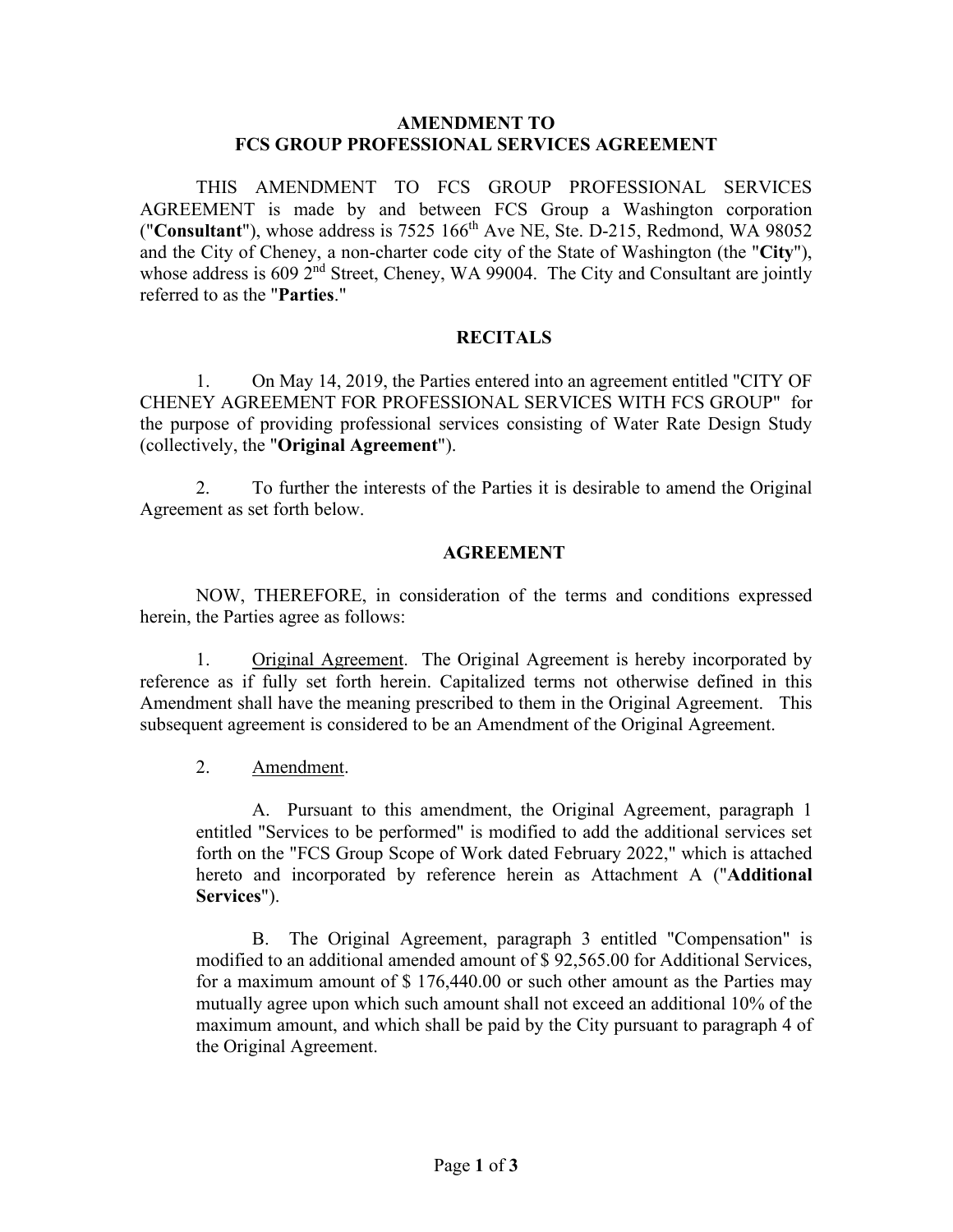3. Limitation. Nothing contained herein shall be construed as revoking or otherwise altering any of the provisions found in the Original Agreement except as expressed herein. The City reserves the right to terminate or modify this Second Amendment in a manner consistent with the terms and provisions of the Original Agreement.

IN WITNESS WHEREOF, the parties have executed this Second Amendment this \_\_\_\_ day of \_\_\_\_\_\_\_\_\_\_\_\_\_\_\_\_\_\_\_, 2022.

THE CITY OF CHENEY

\_\_\_\_\_\_\_\_\_\_\_\_\_\_\_\_\_\_\_\_\_\_\_\_\_\_\_\_\_\_\_

FCS GROUP

By: Chris Grover Its: Mayor

Signature:

Print name:

Title:

Federal Tax I.D. Number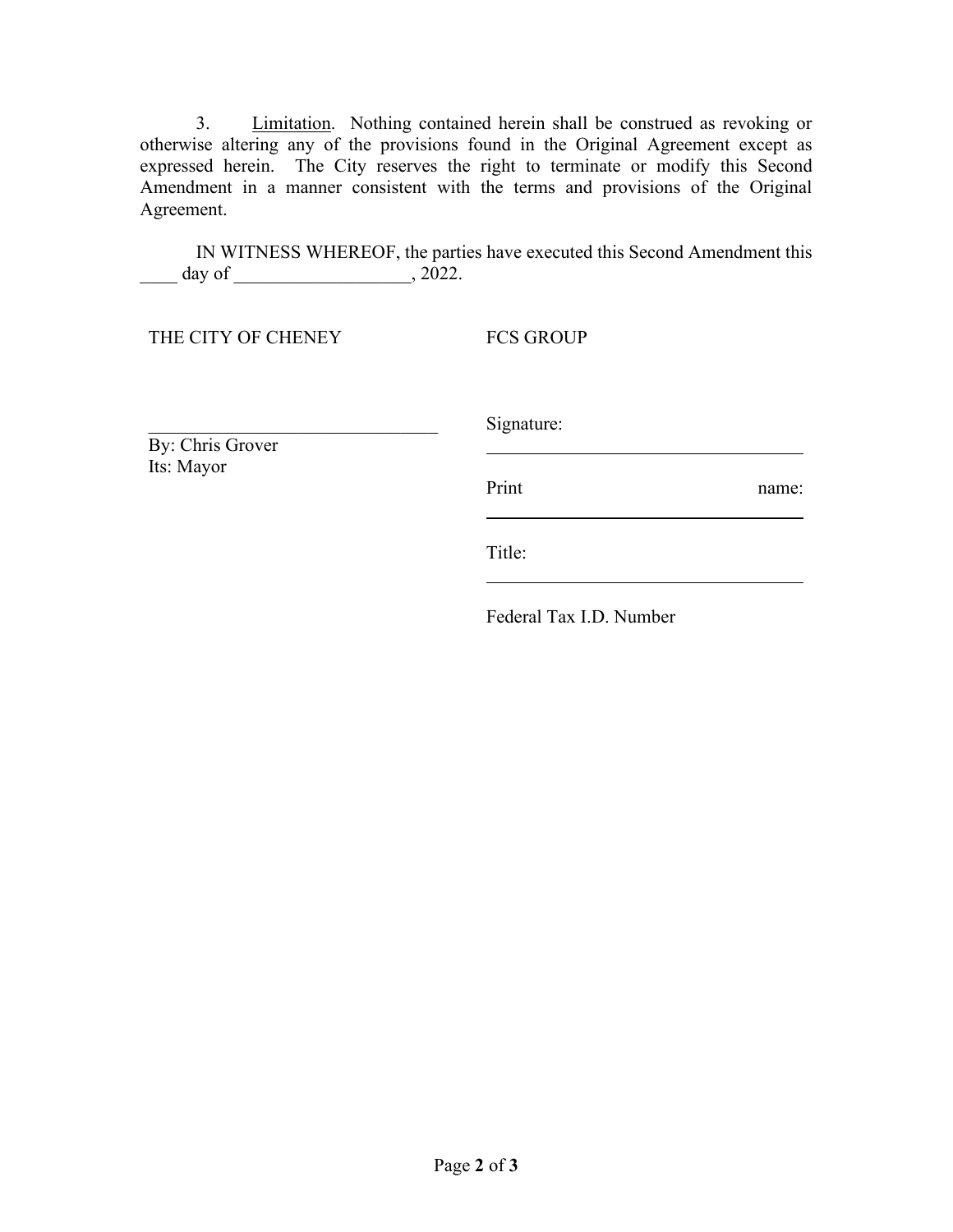#### ATTACHMENT A FCS Group Proposal for Water Cost of Service Rate Study February 2022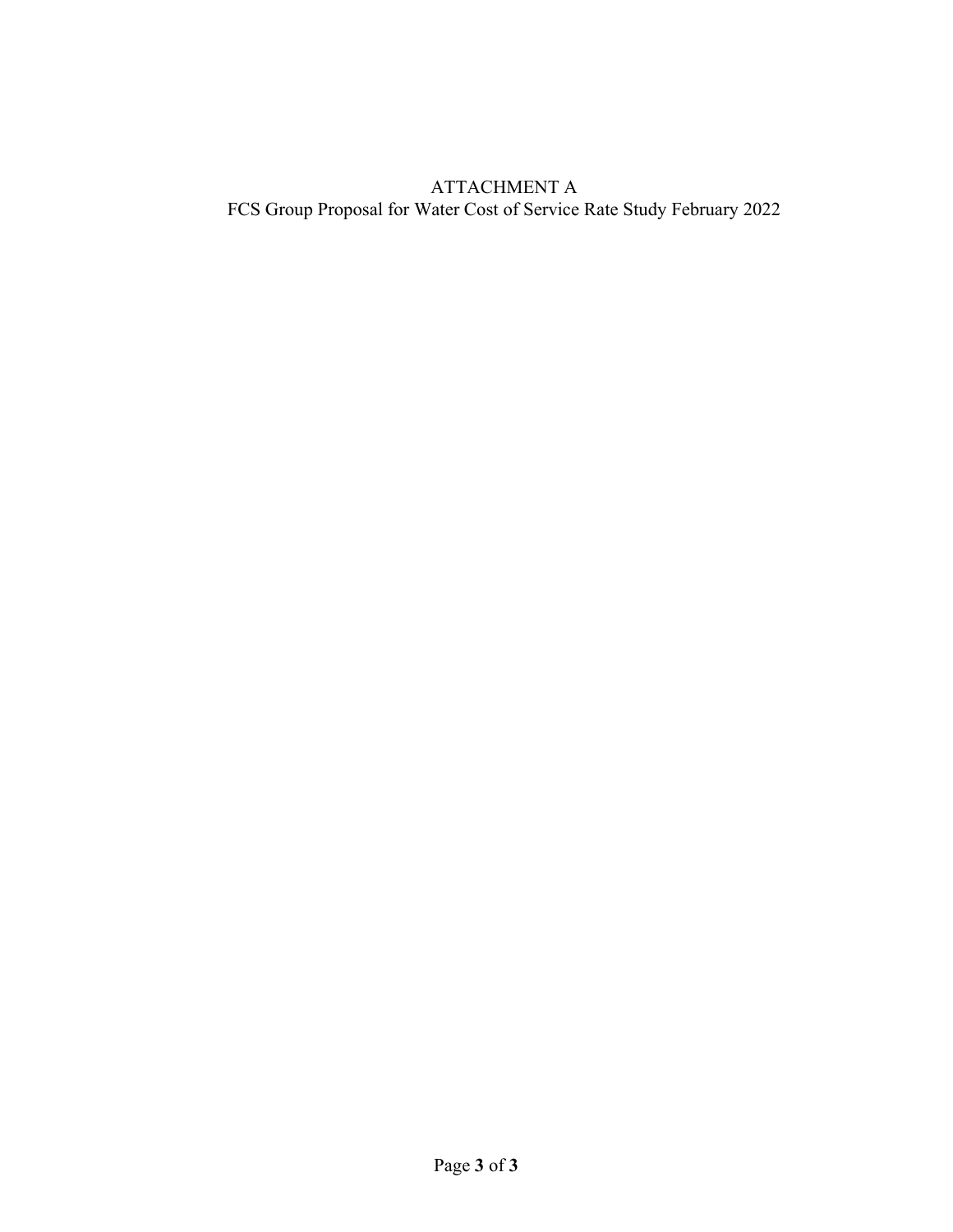

**Firm Headquarters** Redmond Town Center 7525 166<sup>th</sup> Ave NE, Ste D-215 Redmond, Washington 98052

**Established in 1988** Washington | 425.867.1802 Oregon | 503.841.6543 Colorado | 719.284.9168

# CITY OF CHENEY

## WATER UTILITY COST OF SERVICE RATE STUDY

The following work plan identifies the tasks required to complete a Water Utility Cost of Service Rate Study for the City of Cheney (City). The City's needs were discussed with Todd Ableman, Public Works Director on February 22, 2022. The services provided as part of this scope are described below.

## TASK PLAN

#### TASK 1: INITIAL PROJECT MEETING/INITIATION

An initial project meeting is scheduled at the commencement of the project with the consultant and the City's project team. The intent of the meeting is to confirm the goals and objectives of the overall rate study and focus the efforts of the project team. The items covered at the meeting include reviewing the scope of work; identifying project objectives, expectations and deliverables; outlining the project schedule and key milestone review points; and discussing appropriate lines of communication. This task also includes the administrative efforts involved with project initiation. *Biweekly standing meetings may be scheduled with the project team to review the status of the project and deliverables.*

## TASK 2: DATA COLLECTION

Consultant will provide a data request outlining key information required to complete the study, working with City staff to resolve questions and obtain additional records as needed. This task includes reviewing and validating data provided for the study, identifying potential data anomalies that could impact the integrity of the study's findings or resulting recommendations.

## TASK 3: CUSTOMER STATISTICS VALIDATION

A comprehensive analysis and validation of the City's water customer billing data with customer water use demands and revenue generation is critical to the rate study as it establishes the foundation for all of the major analytical phases (revenue requirement, cost of service and rate design). The process includes reconciling individual customer data including number of accounts, rate code and billing usage patterns against actual revenues collected. This data will provide an understanding of the customer water use behavior in a highly granular fashion allowing for development of allocation factors (e.g., contribution to total water use, peak use, fire flow, etc.,) for use in the cost of service analysis and to make rate design recommendations that will address the City's water use goals while meeting the revenue needs of the utility.

## TASK 4: REVENUE REQUIREMENT UPDATE

This task will develop an updated revenue requirement financial plan. The multi-year financial plan will identify annual cash flow needs by identifying expenses incurred to operate and manage the system including: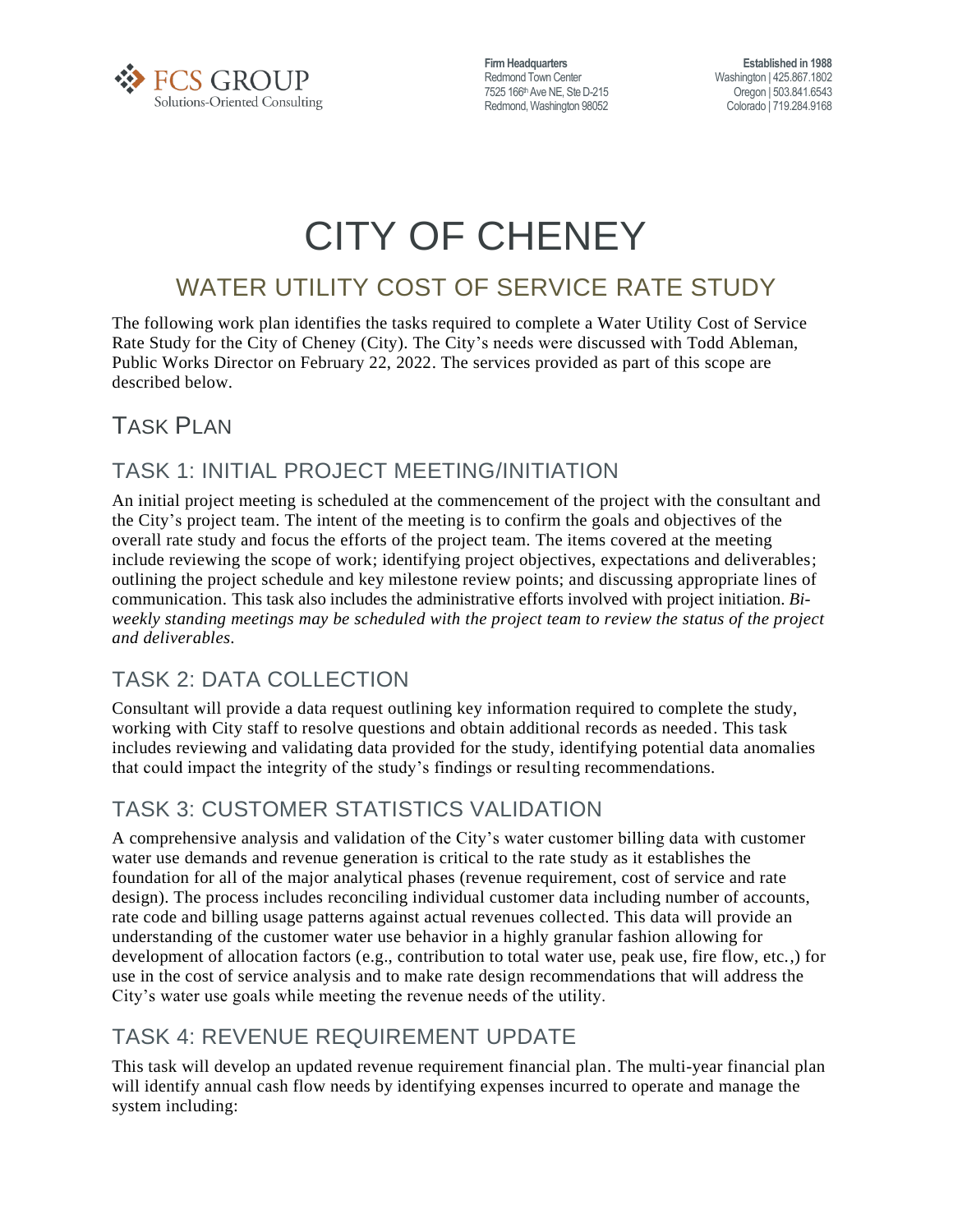City of Cheney February 2022 Water Utility Cost of Service Rate Study page 2

- ⚫ Capital investment funding (improvements, expansion, and replacement)
- ⚫ Expenses incurred to operate, maintain, and manage the system
- Existing and future debt requirements
- Cash flow needs
- Fiscal policy achievement

Key elements of the revenue requirement update include:

- **»** *Operating Forecast*. Initially based on the District's 2022 Budget, along with comparing 3 years of historical actuals, the forecast of operating revenues and expenses will incorporate inflation and other cost increases (e.g., anticipated changes in staffing and/or program activities) as appropriate.
- **»** *Capital Funding*. The City's most recent capital improvement plan will be used to update the total annual capital needs. A funding plan will be developed considering available resources from rate revenues, customer contributions, existing cash reserves and debt financing (as needed) to maintain the ongoing financial health of the water system.
- **»** *Test of Sufficiency.* Consultant will consider the adequacy of current revenues in meeting both cash flow needs and any applicable debt service coverage requirements.
- **»** *Annual Rate Strategy*. Develop an annual rate strategy to fully fund all system obligations and smooth rate impacts.
- **»** *Sensitivity Analyses*. In collaboration with City staff, develop up to three (3) sensitivity analyses to evaluate the financial and rate impacts of changes to key variables or other factors of interest.

#### TASK 5: COST-OF-SERVICE ANALYSIS

The cost of service analysis (COSA) establishes a defensible basis for assigning "cost shares" and establishing "equity" for system customers based on industry accepted methodologies that are tailored to the City's unique system, customer characteristics, operating and capital cost drivers.

Specific consideration will be given to total utility costs in relationship to the functions identified below.

| <b>Water Functions of Service</b>     |
|---------------------------------------|
| Base capacity (average demand)        |
| Peak capacity (peak demand)           |
| Fire flow requirements                |
| Customer (accounts/meters & services) |

This analytical exercise will identify the cost to serve each customer class of the system. The results will identify any warranted shifts in cost burden that could improve equity between customers from the existing rate structure. Unit costs by functional component will be calculated to support the rate design process.

#### TASK 6: RATE DESIGN

Rate design determines how the City's water rate revenue requirement will be met from each customer class. The rate design process in this study will aim to balance the priorities of the City

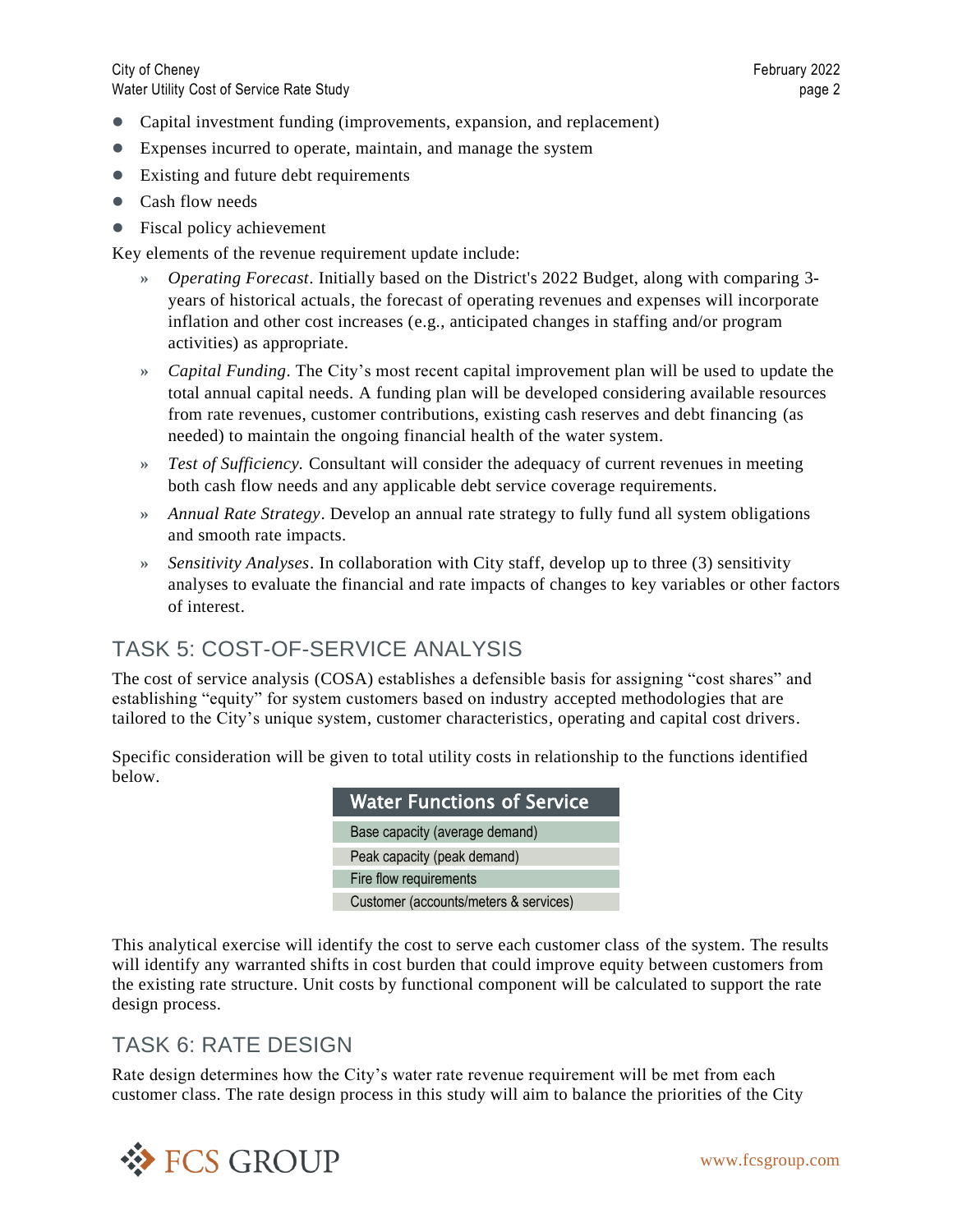while preserving revenue stability. This task will leverage the effort and conclusions of the initial Water Rate Design Study completed in 2019 and will further incorporate the findings of Tasks 4 Revenue Requirement Update and Task 5 Cost of Service Analysis.

The rate designs proposed will be consistent with the City's fiscal policies, billing system capabilities and objectives. The specific rate design issues to address as part of this task include:

- *Commercial*. Develop a standard commercial class rate design. This rate structure may consider a uniform rate, seasonal rate and/or overage rate.
- *Schools/Parks*. Using the specific customer statistics for schools and parks developed in Task 3 develop a tiered rate structure that incorporates size of lot, water use characteristics and water use efficiency into a new rate structure.

#### TASK 7: MEETINGS & PRESENTATIONS

During the study process, it will be important to interact frequently with staff throughout the project, to ensure that the findings and recommendations reflect approaches that are understood by impacted parties and can be implemented within the City's administrative practices. All meetings and presentations are anticipated as remote sessions given the continued uncertainty of COVID19 restrictions. The following meetings are included:

- Three (3) staff project team meetings to review study results at key milestones.
	- **»** One (1) one (1) hour meeting with City staff to review draft revenue requirement results.
	- **»** One (1) one (1) hour meeting with City staff to review draft COSA.
	- **»** One (1) two (2) hour meeting with City staff to review rate designs and final recommendations.
- Three (3) workshops with the City Council and / or Public Works Committee to present the study results and incorporate feedback. Development of presentation material is included in the estimated labor effort.

We are happy to provide additional meetings and / or presentation as requested. The additional meetings and / or workshops are billed on a time and materials basis.

#### OPTIONAL TASK 1: DOCUMENTATION

An executive level report documenting the rate study methodology, key assumptions, results and recommendations will be provided. The technical information referenced in the report will be available in the provided Excel based models. Included will be one (1) electronic copy of the rate model and final report.

#### **SCHEDULE**

Comprehensive rate studies such as this generally require a six-to-nine-month timeframe for completion. This includes the time required to gather data, complete the technical analysis, and to accommodate City review time and scheduling of workshops / presentations. The project schedule is based on variety of issues including timeliness of receipt of requested data / information, quality of data, ability to schedule meetings in a timely manner, and the ability of the City to provide policy direction for the study to move forward at key study milestones. The City has indicated a desire to consider possible commercial rate design options for implementation by the summer of 2022. This is

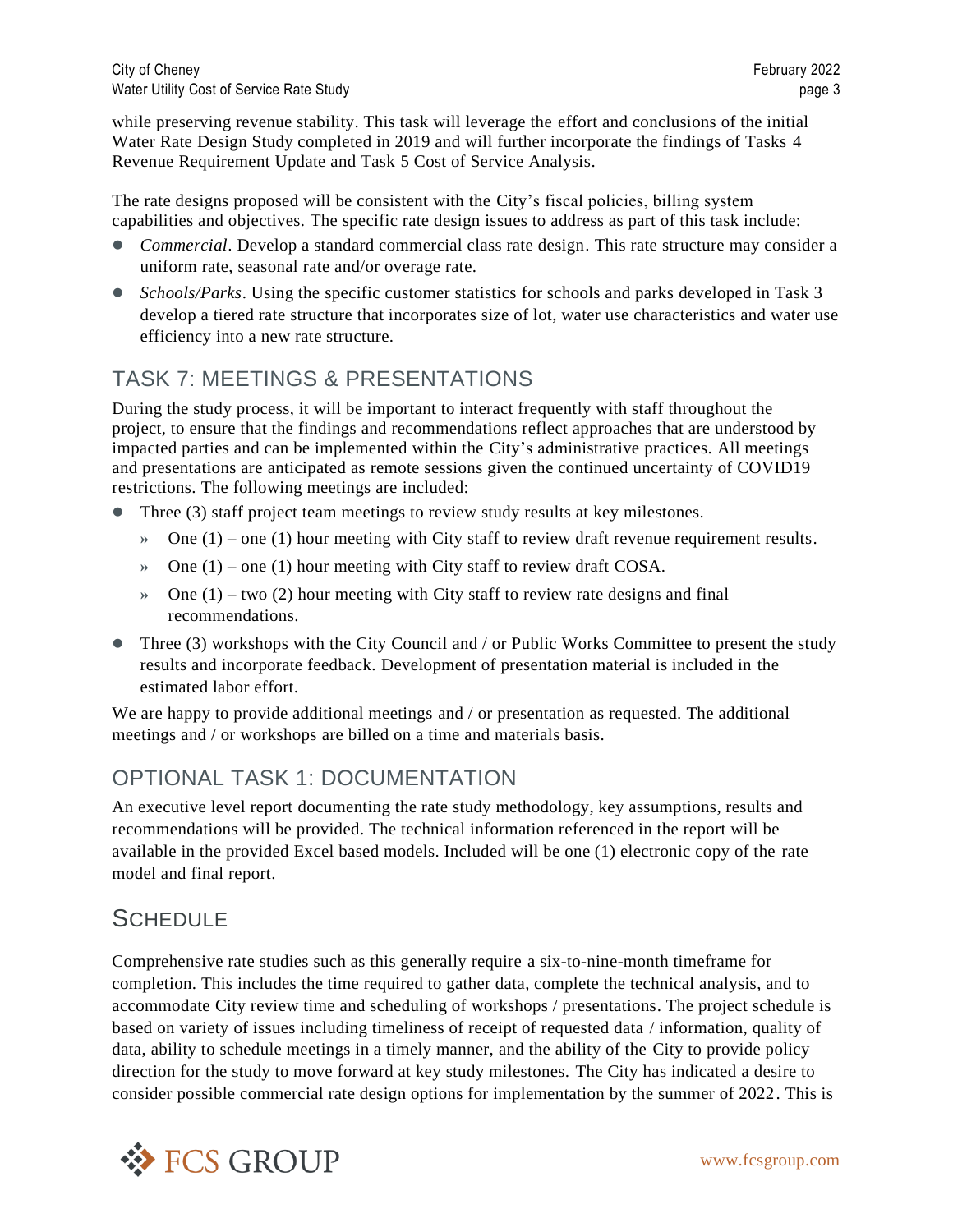a fairly accelerated timeframe. We will work with the City to define a specific project schedule, with key milestones, during the project initiation meeting

#### BUDGET

Our normal billing practice is to bill based on time and materials actually expended, not to exceed the total budget. We would be more than happy to negotiate the appropriate level of effort for this project if we have scaled our approach out of line with the City's needs and/or expectations.

| <b>TASK</b>                                               |    | <b>BUDGET</b> |
|-----------------------------------------------------------|----|---------------|
| <b>TECHNICAL TASKS</b>                                    |    |               |
| Task 2   Data collection & validation                     | \$ | 890           |
| - Customer statistics validation and forecast             |    | 6,060         |
| Task 3   Revenue requirement Update (3 scenarios)         |    | 5,380         |
| Task 4   Cost of service analysis                         |    | 7,800         |
| Task 5   Rate design                                      |    | 7,420         |
| <b>TOTAL TECHNICAL</b>                                    | S  | 27,550        |
| <b>PROCESS TASKS</b>                                      |    |               |
| Task 1   Initial project meeting/initiation               | \$ | 1,135         |
| Task 6   Meetings & presentations                         |    |               |
| - Project Review meetings (3 remote; 1x2 hours; 2x1 hour) |    | 2,600         |
| - Workshops - Council/PW Committee (3 remote)             |    |               |
| - Presentation development                                |    | 5,250         |
| - Remote presentation                                     |    | 1,290         |
| <b>TOTAL PROCESS</b>                                      |    | 10,275        |
| <b>TOTAL BUDGET</b>                                       |    | 37,825        |
| <b>OPTIONAL TASKS</b>                                     |    |               |
| Task O1   Documentation                                   | S. | 5.970         |

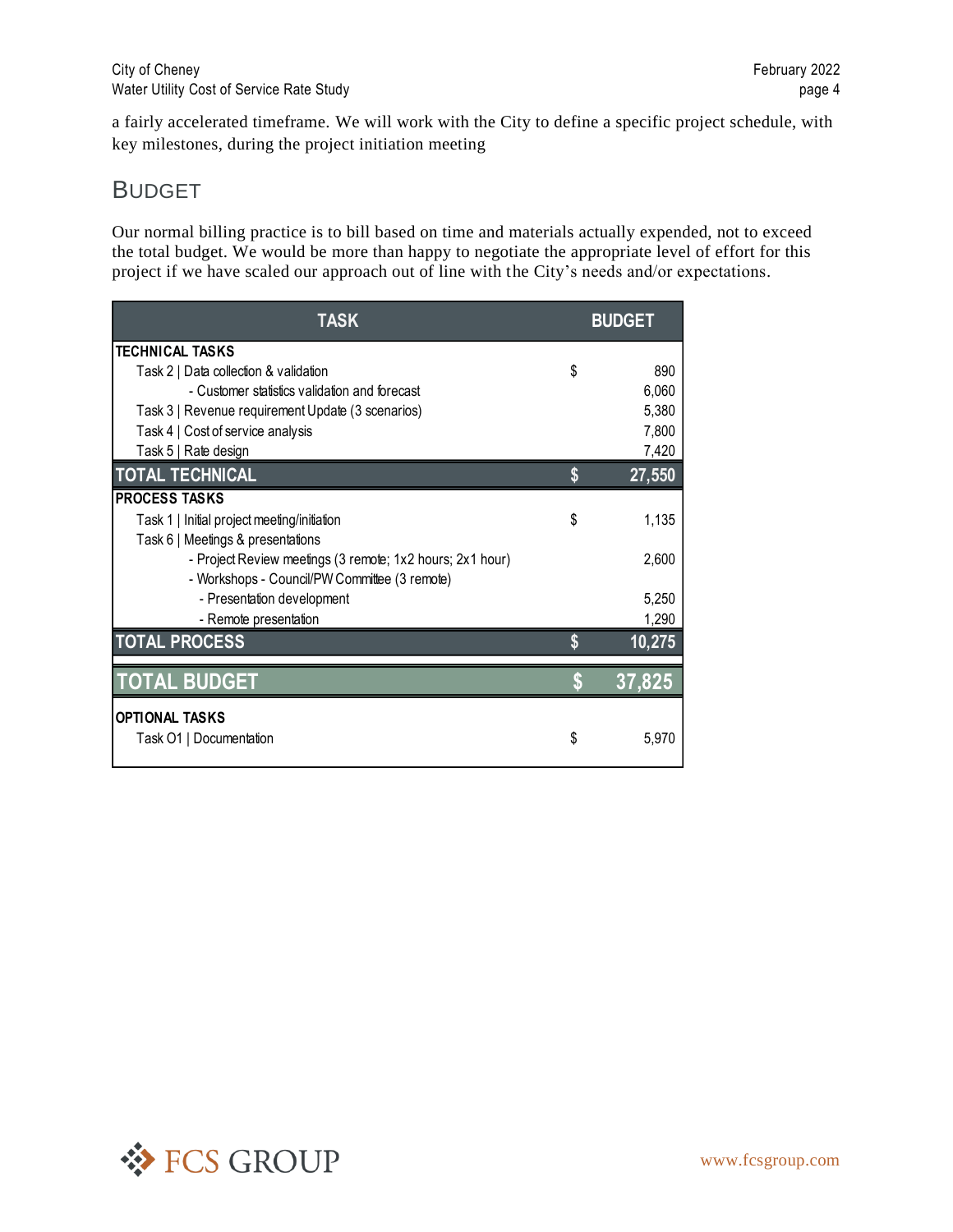

**Firm Headquarters** Redmond Town Center 7525 166<sup>th</sup> Ave NE, Ste D-215 Redmond, Washington 98052

**Established in 1988** Washington | 425.867.1802 Oregon | 503.841.6543 Colorado | 719.284.9168

# CITY OF CHENEY

## ELECTRIC UTILITY COST OF SERVICE RATE STUDY

The following work plan identifies the tasks required to complete an Electric Cost of Service Rate Study for the City of Cheney (City). The City's needs were discussed with Todd Ableman, Public Works Director and Steve Marx, Light Department Director on February 22, 2022. The services provided as part of this scope are described below.

## TASK PLAN

#### TASK 1: INITIAL PROJECT MEETING

An initial project meeting is scheduled at the commencement of the project with the consultant and the City's project team. Meeting participants would include a representative from departments that can address issues related to finance, engineering, operations, customer service and administration.

The intent of the meeting is to confirm the goals and objectives of the overall rate study and focus the efforts of the project team. The items covered at the meeting include reviewing the scope of work; identifying project objectives, expectations and deliverables; outlining the project schedule and key milestone review points; and discussing appropriate lines of communication. *Bi-weekly standing meetings may be scheduled with the project team to review the status of the project and deliverables.*

## TASK 2: DATA COLLECTION & VALIDATION

FCS GROUP will provide a data needs list encompassing historical and projected revenue, expenses, fiscal policies, capital plans, fund balances and comprehensive plans. The data will be reviewed, analyzed and validated for inclusion in the study process.

Validation of detailed customer statistics data with customer demands and revenue generation is critical to the rate study as it establishes the foundation for all of the major analytical phases (revenue requirement, cost of service and rate design). The process includes reconciling individual customer data including number of accounts, rate code and billing usage patterns (e.g., kWh, kW) against actual revenues collected. This revenue reconciliation will identify anomalies to be corrected prior to developing future projections for customer counts and use / demand under "normal" conditions and before calculating forecast revenue and cost allocation.

#### TASK 3: REVENUE REQUIREMENT

This task establishes the multi-year (e.g., 5/10-year) financial plan that meets the projected total financial needs of the electric utility. Annual cash flow needs are developed by identifying expenses incurred to operate and manage the system including:

- ⚫ Capital investment funding (improvements, expansion, and replacement)
- ⚫ Expenses incurred to operate, maintain, and manage the system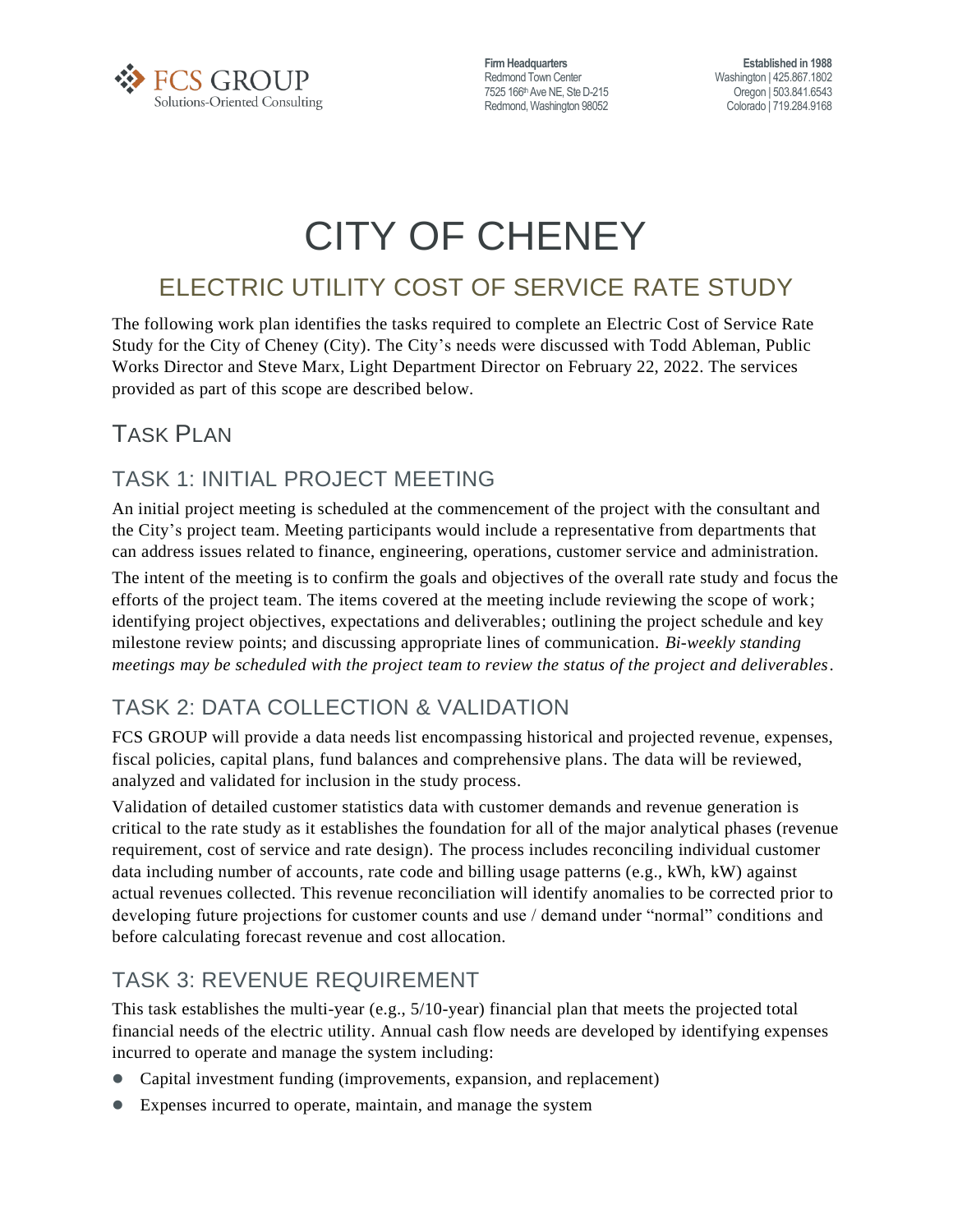- Existing and future debt requirements
- Cash flow needs
- Fiscal policy achievement

We will design the analysis to mirror the City's own funds and to be flexible and stable enough to analyze multiple scenarios. Sub-tasks are as follows:

- **»** *Operating Forecast*. The operating forecast is intended to identify future annual non-capital costs. Annual escalation factors will be applied for general inflation, labor and benefits. Adjustments will be made for new costs anticipated from additional staffing needs and other operating costs associated with maintaining the system along with initiating new or enhanced program activities such as renewable energy requirements and/or conservation.
- **»** *Power Costs*. Power costs will be forecasted based on the Bonneville Power Administration's (BPA) billing determinants and the City's load forecast. Tier 1, existing resources and above rate high water mark (ARHWM) purchases will be forecasted independently taking into account the City's existing contracts.
- **»** *Capital Funding*. The City's capital improvement plan will be used to determine total annual capital needs. The analysis will develop a capital funding plan that will determine an optimal mix of available resources from rate revenues, customer contributions, existing cash reserves and debt financing to maintain the ongoing financial health of the electric system and to smooth future rate impacts driven by capital funding needs identified in the City's capital plan.
- **»** *Debt Service Requirements*. Incorporate existing and any anticipated new issues in the revenue requirement.
- **»** *Financial Policies*. Review existing financial policies for compliance with operating, capital and power reserve targets.
- **»** *Test of Sufficiency.* Evaluate the adequacy of the electric system's current revenues in meeting both cash flow needs and debt service coverage requirements on a stand-alone basis.
- **»** *Annual Rate Strategy*. Develop an annual rate strategy to fully fund all system obligations and smooth rate impacts.
- **»** *Sensitivity Analyses*. Offer up to three (3) sensitivity analyses to evaluate the financial and rate impacts of changes to load growth, power costs, project timing and priority, project funding, conservation initiatives or other changes specified by the City.
- **»** The resulting revenue requirement and multi-year rate strategy developed will meet the City's specified financial metrics, goals and objectives and deliver a self-sustaining, electric utility financial planning toolset

#### TASK 4: COST-OF-SERVICE ANALYSIS

The cost-of-service analytical task will establish a defensible basis for assigning "cost shares" and establishing "equity" for the City's customers. This is accomplished with the development of a series of allocations, based on customer data and engineering / planning criteria to assign utility cost recovery to customers in proportion to their estimated demands. Specific consideration will be given to total utility costs in relationship to the functions identified in **Exhibit 1**. We have included traditional and unbundled cost-of-service functions. The unbundling analysis has proven beneficial in

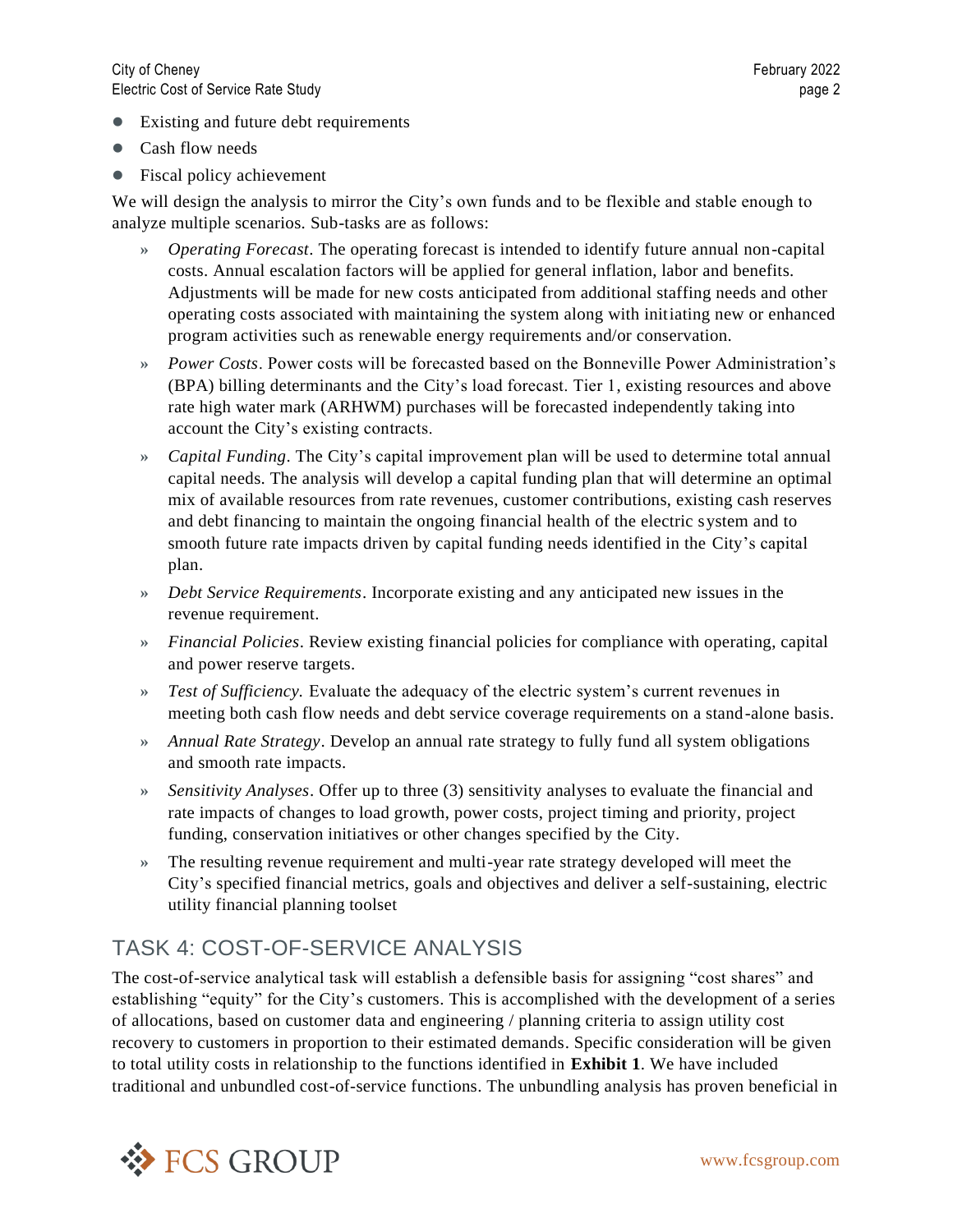aligning rates by service function in preparation of meeting alternative service requests for example distributed generation.

| Traditional                                                | Unbundled                    |
|------------------------------------------------------------|------------------------------|
| Energy (Winter/Summer, HLH/LLH)                            | Purchased Power / Generation |
| Demand (Coincident, Transmission and Non-coincident Peaks) | Transmission                 |
| Customer                                                   | Distribution                 |
|                                                            | Customer                     |

| Exhibit 1. |  |  |  | <b>Utility Cost of Service Functions</b> |
|------------|--|--|--|------------------------------------------|
|------------|--|--|--|------------------------------------------|

Key cost of service tasks include:

- ⚫ *Classify Assets and Expenses*. A thorough review of the classification categories will be conducted with the City to determine if any changes are warranted.
- *Distribute Cost to Rate Classes*. Update class specific allocation factors with customer account and load data for each of the cost elements. The results of this task will determine the cost of service for each rate class. We will compare the summary of allocated costs to the existing revenue generated by each rate class to identify if any cost-of-service adjustments are warranted.
- ⚫ *Unit Costs*. The final piece of the cost-of-service analysis is the calculation of average unit costs by functional cost category such as power, energy, demand, and customer account. Average unit costs will be cost based and expressed in terms of cents / kWh for energy costs, dollars / kW for demand and dollars / month or dollars / day for customer costs. Unit costs will be calculated for both bundled and unbundled cost functions.

#### TASK 5: RATE DESIGN

Rate design considers both the level (amount of revenue that must be generated) and structure (how the revenue will be collected or bill assessed). Each rate design alternative is developed to generate sufficient revenue to meet the revenue requirement forecast and begin to address any material inequities identified in the COSA findings. Further, we will identify the portion of revenues anticipated to be collected from the fixed and volume rate components to provide for an appropriate balance of revenue stability and the ability of customers to control their bill by changing behavior. The rate designs proposed will be consistent with the City's fiscal policies, billing system capabilities and objectives.

This scope of services includes the following rate design options:

- ⚫ *Across the board increases*. The increases will be applied equally to both fixed and variable (where applicable) components.
- *Modified fixed and variable rate increase*. This alternative will evaluate modifying the fixed charges proportionally higher than the volume charges, or vice versa. This type of rate design would allow the City to address goals such as revenue stability or impacts of price elasticity and align rates with unit costs.
- ⚫ *Non residential energy and demand structure evaluation*. The City's existing non residential energy rates for some of the classes include a declining energy structure. In addition, the demand charges for these classes include an allowance, billing for demand only once the allowance has been exceeded. This option will evaluate transitioning all non residential classes to uniform energy rates and modifying or eliminating the billing allowance for demand.

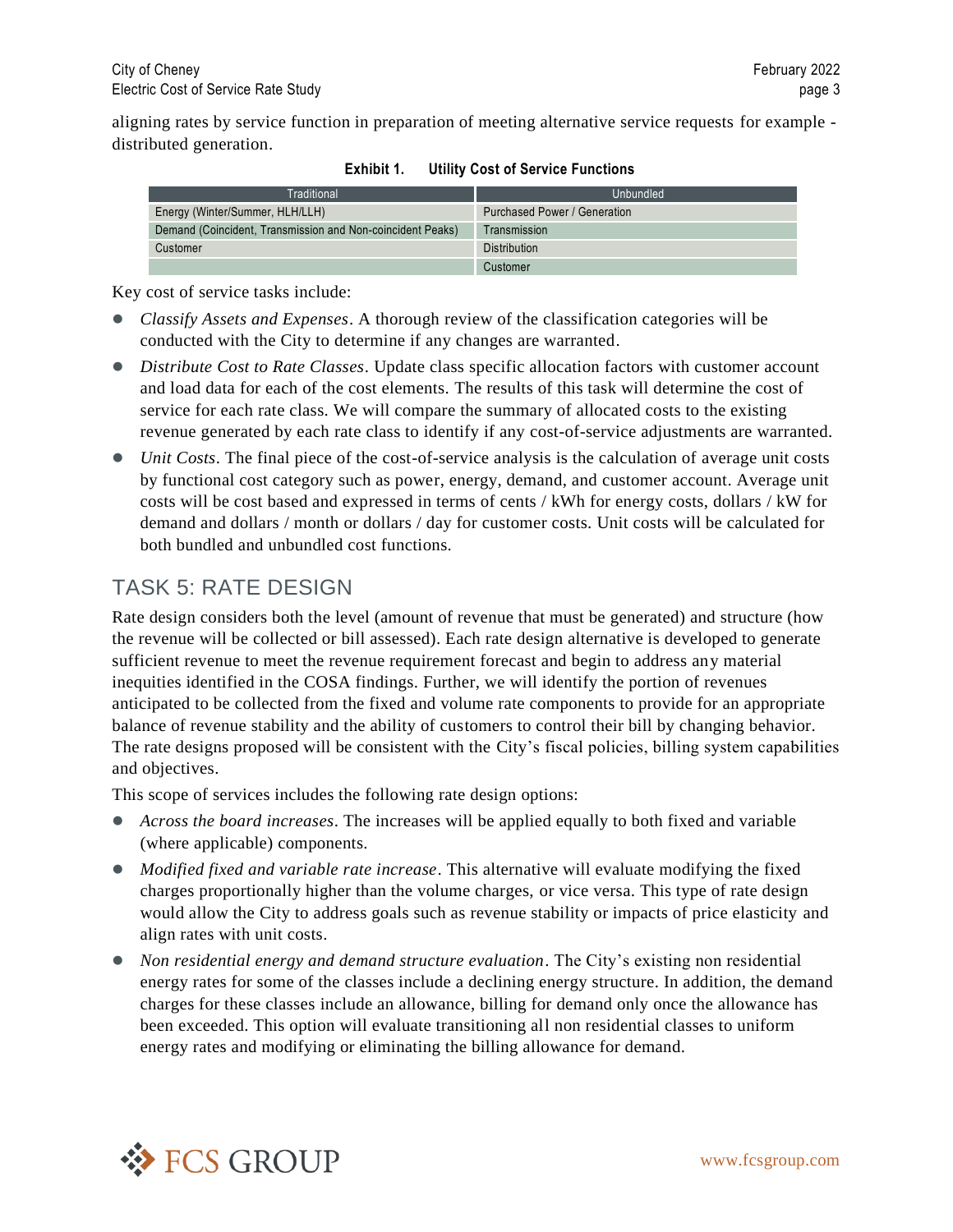#### TASK 6: MEETINGS & PRESENTATIONS

During the study process, it will be important to interact frequently with staff throughout the project, to ensure that the findings and recommendations reflect approaches that are understood by impacted parties and can be implemented within the City's administrative practices. All meetings and presentations are anticipated as remote sessions given the continued uncertainty of COVID19 restrictions. The following meetings are included:

- ⚫ Four (4) staff project team meetings to review study results at key milestones.
	- **»** One (1) two (2) hour meeting with City staff to review draft revenue requirement results.
	- **»** One (1) two (2) hour meeting with City staff to review draft COSA.
	- **»** One (1) two (2) hour meeting with City staff to review rate designs and final recommendations.
	- **»** One (1) one (1) hour meeting with City staff to review final recommendations and draft presentation.
- Three (3) workshops with the City Council and / or Public Works Committee to present the study results and incorporate feedback. Development of presentation material is included in the labor estimate.

We are happy to provide additional meetings and / or presentation as requested. The additional meetings and / or workshops are billed on a time and materials basis.

#### OPTIONAL TASK 1: DOCUMENTATION

An executive level report documenting the rate study methodology, key assumptions, results and recommendations will be provided. The technical information referenced in the report will be available in the provided Excel based models. Included will be one (1) electronic copy of the rate model and final report.

## **SCHEDULE**

Comprehensive rate studies such as this generally require a six-to-nine-month timeframe for completion. This includes the time required to gather data, complete the technical analysis, and to accommodate City review time and scheduling of workshops / presentations. The project schedule is based on variety of issues including timeliness of receipt of requested data / information, quality of data, ability to schedule meetings in a timely manner, and the ability of the City to provide policy direction for the study to move forward at key study milestones. We will work with the City to define a specific project schedule, with key milestones, during the project initiation meeting with consideration for completing the key analysis required to inform the City's budget process in August 2022.

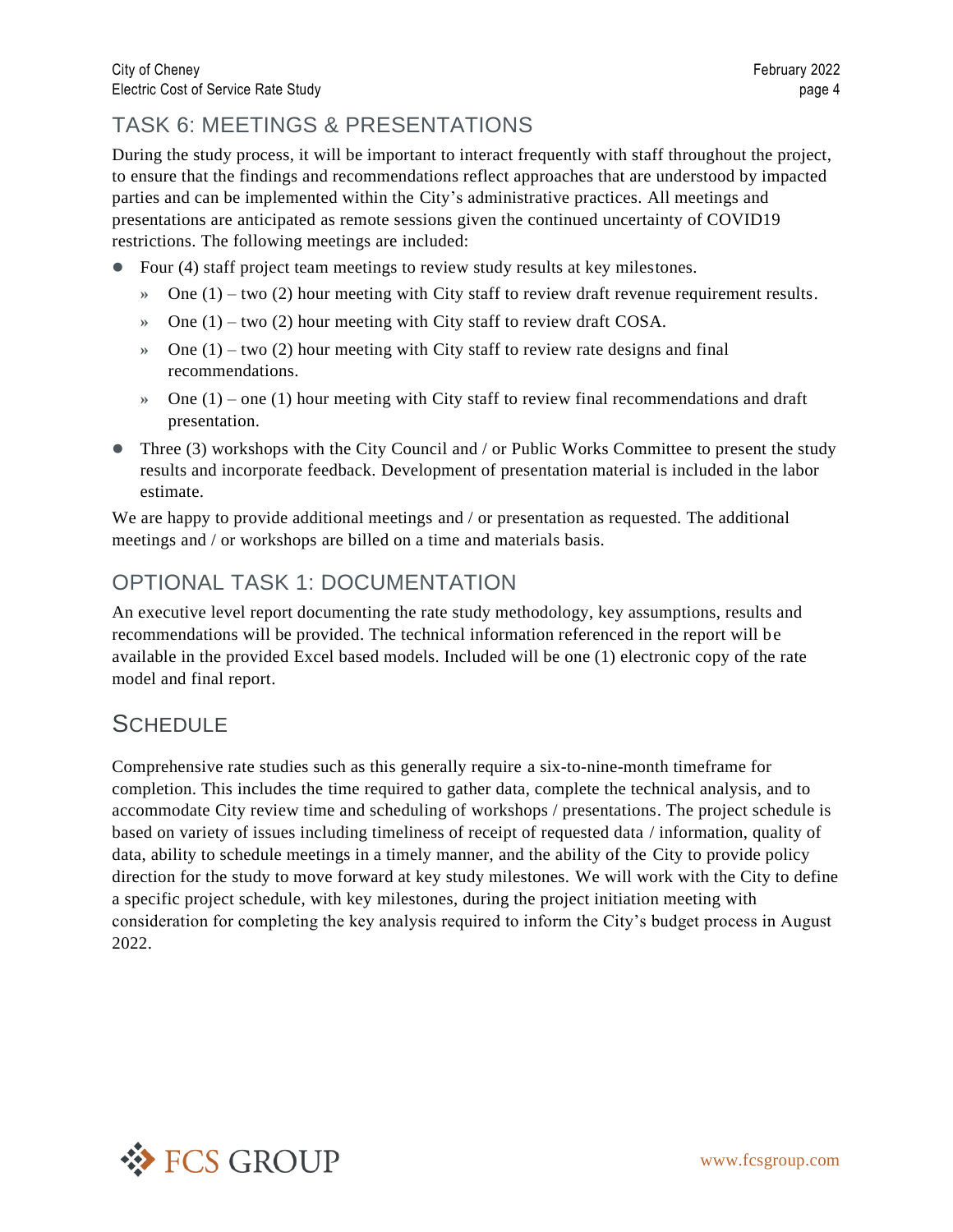#### BUDGET

Our normal billing practice is to bill based on time and materials actually expended, not to exceed the total budget. We would be more than happy to negotiate the appropriate level of effort for this project if we have scaled our approach out of line with the City's needs and/or expectations.

| <b>TASK</b>                                              |    | <b>BUDGET</b> |
|----------------------------------------------------------|----|---------------|
| <b>TECHNICAL TASKS</b>                                   |    |               |
| Task 2   Data collection & validation                    | \$ | 970           |
| - Customer statistics validation and forecast            |    | 3,355         |
| - Load shape development and reconciliation              |    | 2,060         |
| Task 3   Revenue requirement (3 scen. w. power forecast) |    | 7,240         |
| - Power reconciliation and forecast                      |    | 3,300         |
| Task 4   Cost of service analysis                        |    | 7,240         |
| Task 5   Rate design                                     |    | 6,620         |
| <b>TOTAL TECHNICAL</b>                                   | \$ | 30,785        |
| <b>PROCESS TASKS</b>                                     |    |               |
| Task 1   Initial project meeting                         | \$ | 1,040         |
| Task 6   Meetings & presentations                        |    |               |
| - 4 Review meetings (remote; 3x2 hours; 1x1 hour)        |    | 3,815         |
| - Council / Committee workshops (3 remote)               |    |               |
| - Presentation development                               |    | 5,520         |
| - Remote presentation                                    |    | 1,290         |
| <b>TOTAL PROCESS</b>                                     | S  | 11,665        |
| <b>TOTAL BUDGET</b>                                      | \$ | 42,450        |
| <b>OPTIONAL TASKS</b>                                    |    |               |
| Task O1   Documentation                                  | \$ | 6,320         |